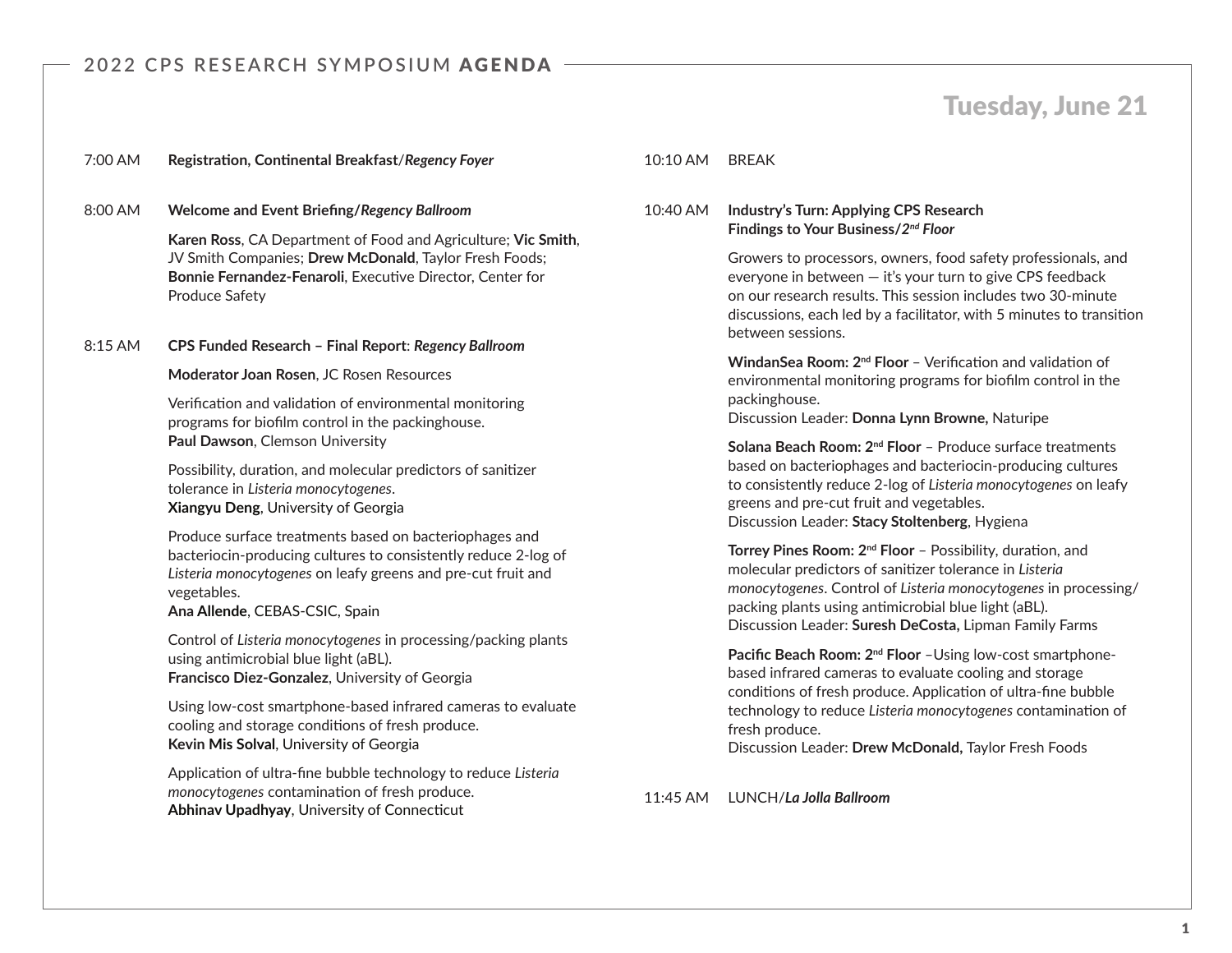# Tuesday, June 21

| 1:00 PM | CPS Funded Research Pipeline (In progress for 18 months)                                                                                                                                                                                                                                                                 |                     | Validation of                                  |
|---------|--------------------------------------------------------------------------------------------------------------------------------------------------------------------------------------------------------------------------------------------------------------------------------------------------------------------------|---------------------|------------------------------------------------|
|         | Moderator: Kinsey Porter, North Bay Produce/Regency Ballroom                                                                                                                                                                                                                                                             |                     | operation of<br>Meijun Zhu,                    |
|         | When the E. coli hits the fan! Evaluating the risks of dust-<br>associated produce cross-contamination.<br>Kelly Bright, University of Arizona                                                                                                                                                                           |                     | Research cor<br>presence of 0<br>evaluation of |
|         | Evaluating food safety challenges of blueberry harvesting.<br>Jinru Chen, University of Georgia                                                                                                                                                                                                                          |                     | Kalmia Kniel                                   |
|         | Survival of infectious human norovirus in water and on leafy<br>greens.<br>Malak Esseili, University of Georgia                                                                                                                                                                                                          | 1:45 PM             | <b>Professional L</b><br><b>Moderator B</b>    |
|         | Determination of physical and chemical mechanisms to prevent<br>Cyclospora infection.<br>Scott Lenaghan, University of Tennessee                                                                                                                                                                                         | 2:05 PM             | <b>Meet the Scie</b>                           |
|         | Bio-based antimicrobial coatings for reducing risk of cross-<br>contamination during harvesting.<br>Nitin Nitin, University of California, Davis                                                                                                                                                                         | 3:20 PM             | <b>Key Learning</b><br><b>Regency Ballr</b>    |
|         | Understanding and predicting food safety risks posed by wild<br>birds. Laurel Dunn, University of Georgia                                                                                                                                                                                                                | 4:30 PM             | <b>What to Expe</b><br><b>Regency Ballr</b>    |
|         | Digital farm-to-facility food safety testing optimization.<br>Matthew Stasiewicz, University of Illinois                                                                                                                                                                                                                 | 4:45 PM-<br>6:30 PM | <b>Welcome Rec</b>                             |
|         | Field evaluation of microfluidic paper-based analytical devices<br>for microbial source tracking.<br>Mohit Verma, Purdue University                                                                                                                                                                                      |                     |                                                |
|         | Identification of quantitative and qualitative patterns<br>of environmental contamination by Listeria spp. and L.<br>monocytogenes in fresh produce processing facilities and<br>evaluation of practical control measures able to eliminate<br>transient and persistent contamination.<br>Ana Allende, CEBAS-CSIC, Spain |                     |                                                |
|         | Waxing of whole produce and its involvement in and impact on<br>microbial food safety.<br>Linda Harris, University of California, Davis                                                                                                                                                                                  |                     |                                                |
|         |                                                                                                                                                                                                                                                                                                                          |                     |                                                |

sanitizer disinfection of wash water in dump tank apple packing lines. **Washington State University** 

mpleted with additional info added - Analysis of the Cyclospora in waters of the Mid-Atlantic States and removal and inactivation by filtration. **Kalawia Knighta Knighta** 

- 1:45 PM *Professional Development Award Recognition:*  **Moder Erickson, Little Bear Produce/Regency Ballroom**
- 2:05 PM *Meet the Scientists* **The Terrace (outside the Regency Foyer)**
- 5 Industry leaders share research takeaways/ *Regency Ballroom*
- 4:30 PM *What to Expect: CPS Research Symposium Day 2/ Regency Ballroom*
- 4:45 PM– *Welcome Reception/Poolside Deck*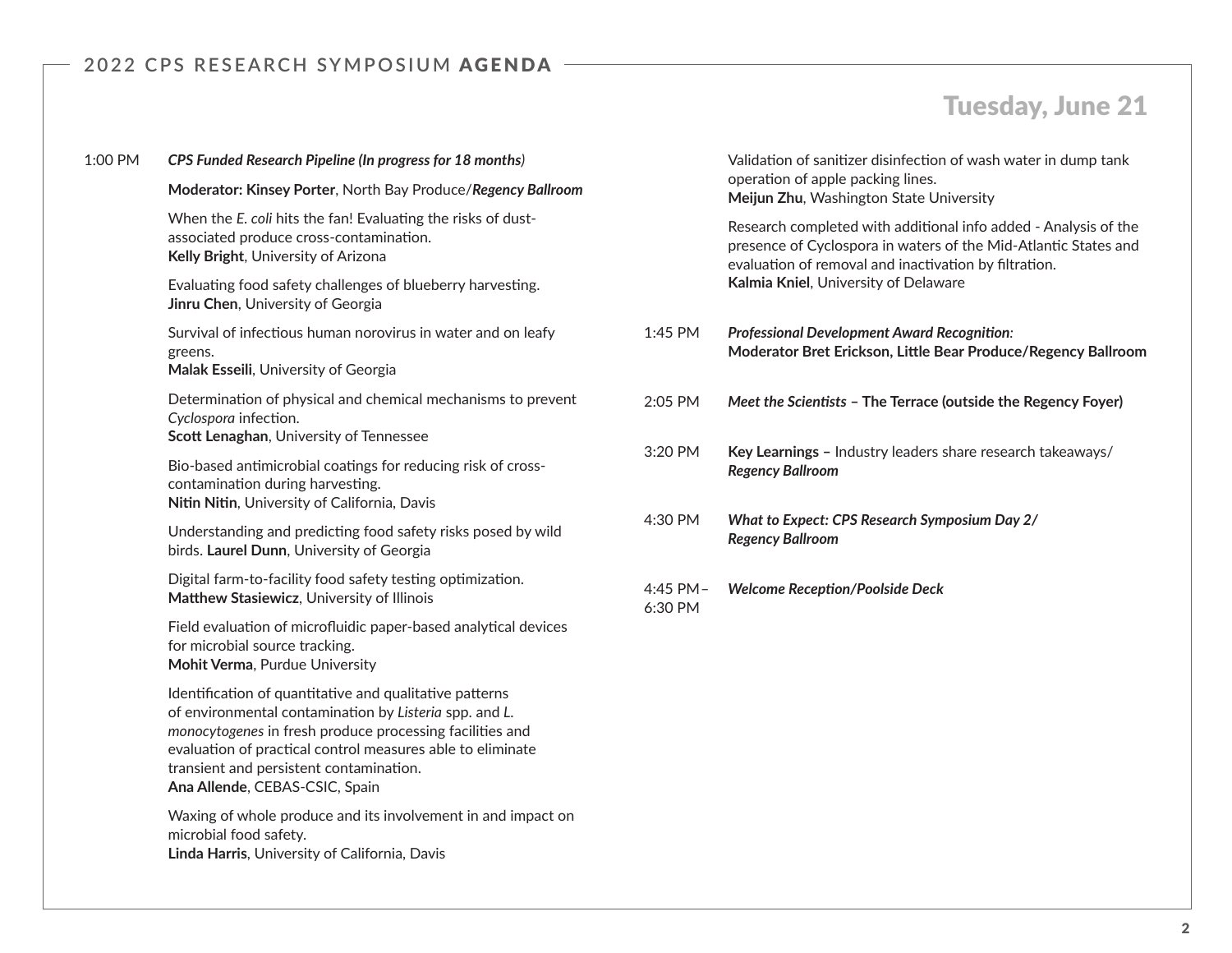# Wednesday, June 22

| 7:30 AM  | Registration, Continental Breakfast/Regency Foyer                                                                                                                                                                  |
|----------|--------------------------------------------------------------------------------------------------------------------------------------------------------------------------------------------------------------------|
| 8:30 AM  | Welcome Back - Joe Pezzini, Taylor Farms/Regency Ballroom                                                                                                                                                          |
| 8:40 AM  | What can the produce food safety community learn from the<br>airline industry?                                                                                                                                     |
|          | Interview with Randy Babbitt, Principal of Babbitt & Associates,<br>LLC and FAA Administrator and Tim York, CEO, CA Leafy Greens<br><b>Marketing Agreement</b>                                                     |
|          | Industry Panel Vic Smith, JV Smith Companies; Tony DiMare,<br>DiMare Fresh, Inc.; Paul Kneeland, Gelson's; Gillian Kelleher,<br>Kelleher Consultants LLC                                                           |
|          | Moderator: Dave Puglia, Western Growers                                                                                                                                                                            |
| 10:10 AM | <b>BREAK</b>                                                                                                                                                                                                       |
| 10:40 AM | CPS Funded Research - Final Reports/Regency Ballroom                                                                                                                                                               |
|          |                                                                                                                                                                                                                    |
|          | Moderator Tim Jackson, Jackson Group Consulting                                                                                                                                                                    |
|          | Sources and prevalence of Cyclospora cayetanensis in<br>Southeastern US water sources and growing environments.<br>Mia Mattioli, Centers for Disease Control and Prevention                                        |
|          | The prevalence of Cyclospora in water and produce.<br>Ynés Ortega, University of Georgia                                                                                                                           |
|          | Post-harvest fresh produce wash water disinfection by<br>submerged cold plasma non-chemical continuous treatment<br>system. Suresh Joshi, Drexel University                                                        |
|          | Occurrence and accumulation of potentially infectious viruses<br>in process water and impact of water disinfection practices to<br>minimize viral cross-contamination.<br>Gloria Sánchez Moragas, IATA-CSIC, Spain |

12:00 Noon LUNCH/**La Jolla Ballroom**

1:00 PM **Industry's Turn: Applying CPS Research Findings to Your Business/2nd Floor** 

> Growers to processors, owners, food safety professionals, and everyone in between  $-$  it's your turn to give CPS feedback on our research results. This session includes two 30-minute discussions, each led by a facilitator, with 5 minutes between sessions.

> **Torrey Pines Room: 2<sup>nd</sup> Floor** - Sources and prevalence of *Cyclospora cayetanensis* in Southeastern US water sources and growing environments. Discussion Leader: **De Ann Davis:** Western Growers

**Solana Beach Room: 2nd Floor** – The prevalence of *Cyclospora* in water and produce.

Discussion Leader: **Natalie Dyenson,** Dole Food Company

WindanSea Room: 2<sup>nd</sup> Floor - Post-harvest fresh produce wash water disinfection by submerged cold plasma non-chemical continuous treatment system.

Discussion Leader: **Trevor Suslow**, Trevor Suslow Consulting, LLC

**Pacific Beach: Room 2** - Occurrence and accumulation of potentially infectious viruses in process water and impact of water disinfection practices to minimize viral crosscontamination. Discussion Leader: **Jim Brennan,** SmartWash Solutions

- 2:05 PM BREAK
- 2:35 PM **Key Learnings** Discussion leaders share research takeaways/ **Regency Ballroom**
- 3:35 PM **What to Expect 2023/Regency Ballroom**
- 3:50 PM **Thank you Reception/Regency Foyer** 5:00 PM